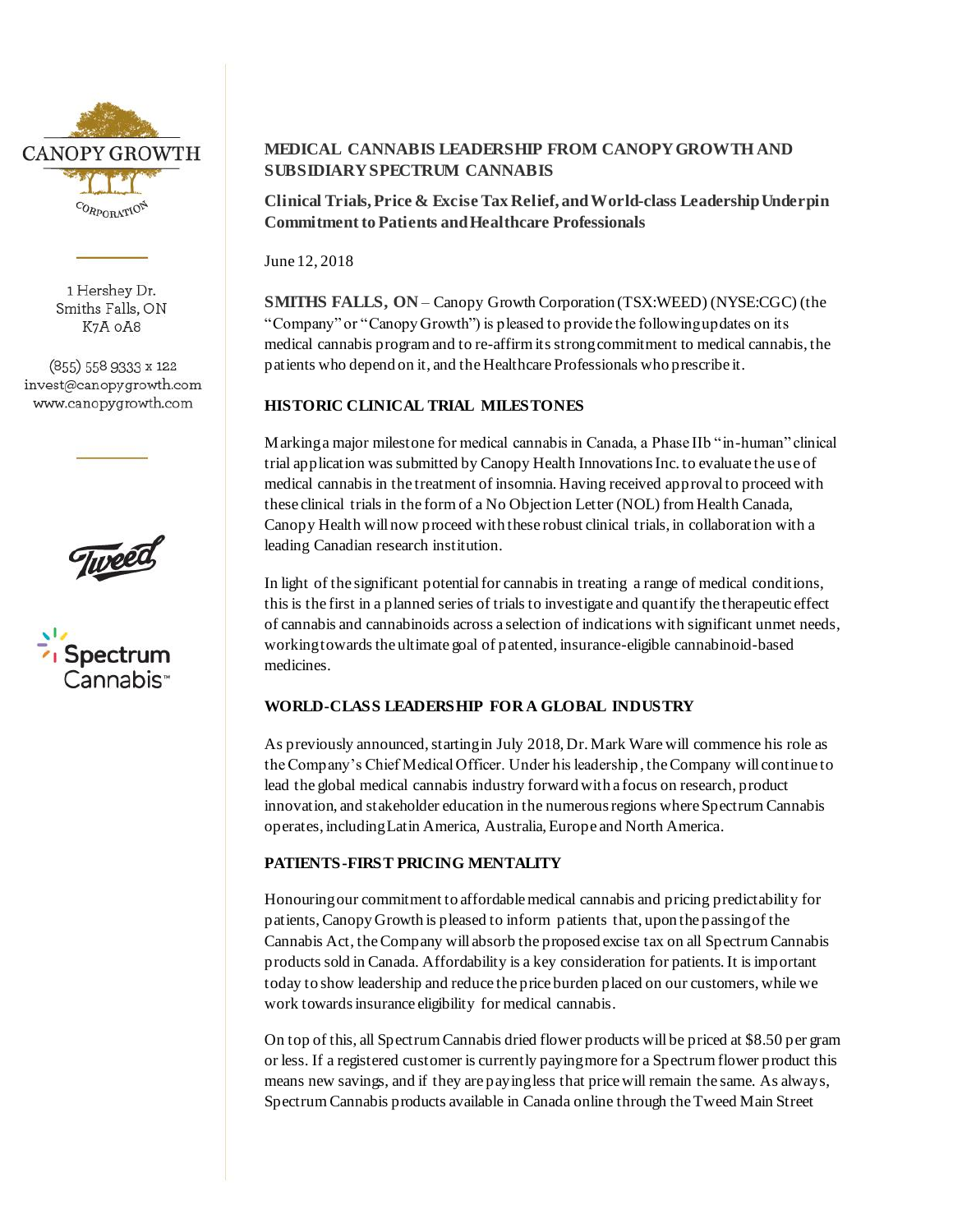platform will be eligible for our industry-first Compassionate Pricing Program that assists those on limited incomes afford their medicine.

"Using Canada's rich eco-system of researchers and established cannabis stakeholders as a centre of expertise, Spectrum's global expansion is rooted in sophistication," said Mark Zekulin, President, Canopy Growth. "We are proudly a research and patient-focused company that will continue to drive the cannabis innovation agenda forward around the world."

Here's to Future Growth.

**Contacts:** Media Relations Caitlin O'Hara [Caitlin.ohara@canopygrowth.com](mailto:Caitlin.ohara@canopygrowth.com) 613-291-3239

Investor Relations Tyler Burns [Tyler.burns@canopygrowth.com](mailto:Tyler.burns@canopygrowth.com) 855-558-9333 ex 122

Director: Bruce Linton [tmx@canopygrowth.com](mailto:tmx@canopygrowth.com)

#### **About Canopy Growth Corporation**

Canopy Growth is a world-leading diversified cannabis and hemp company, offering distinct brands and curated cannabis varieties in dried, oil and Softgel capsule forms. From product and process innovation to market execution, Canopy Growth is driven by a p assion for leadership and a commitment to building a world-class cannabis company one product, site and country at a time.

Canopy Growth has established partnerships with leading sector names including cannabis icon Snoop Dogg, breeding legends DNA Genetics and Green House seeds, and Fortune 500 alcohol leader Constellation Brands, to name but a few. Canopy Growth operates ten licensed cannabis production sites with over 2.4 million square feet of production capacity, including over 500,000 square feet of GMP -certified production space. The Company has operations in eight countries across four continents. The Company is proudly dedicated to educating healthcare practitioners, conducting robust clinical research, and furthering the public's understandi ng of cannabis, and through its partly owned subsidiary, Canopy Health Innovations, has devoted millions of dollars toward cutting edge, commercializable research and IP development. Through partly owned subsidiary Canopy Rivers Corporation, the Company is providing resources and investment to new market entrants and building a portfolio of stable investments in the sector. From our historic public listing on the Toronto Stock Exchange and New York Stock Exchange to our continued international expansion, p ride in advancing shareholder value through leadership is engrained in all we do at Canopy Growth. For more information visit www.canopygrowth.com